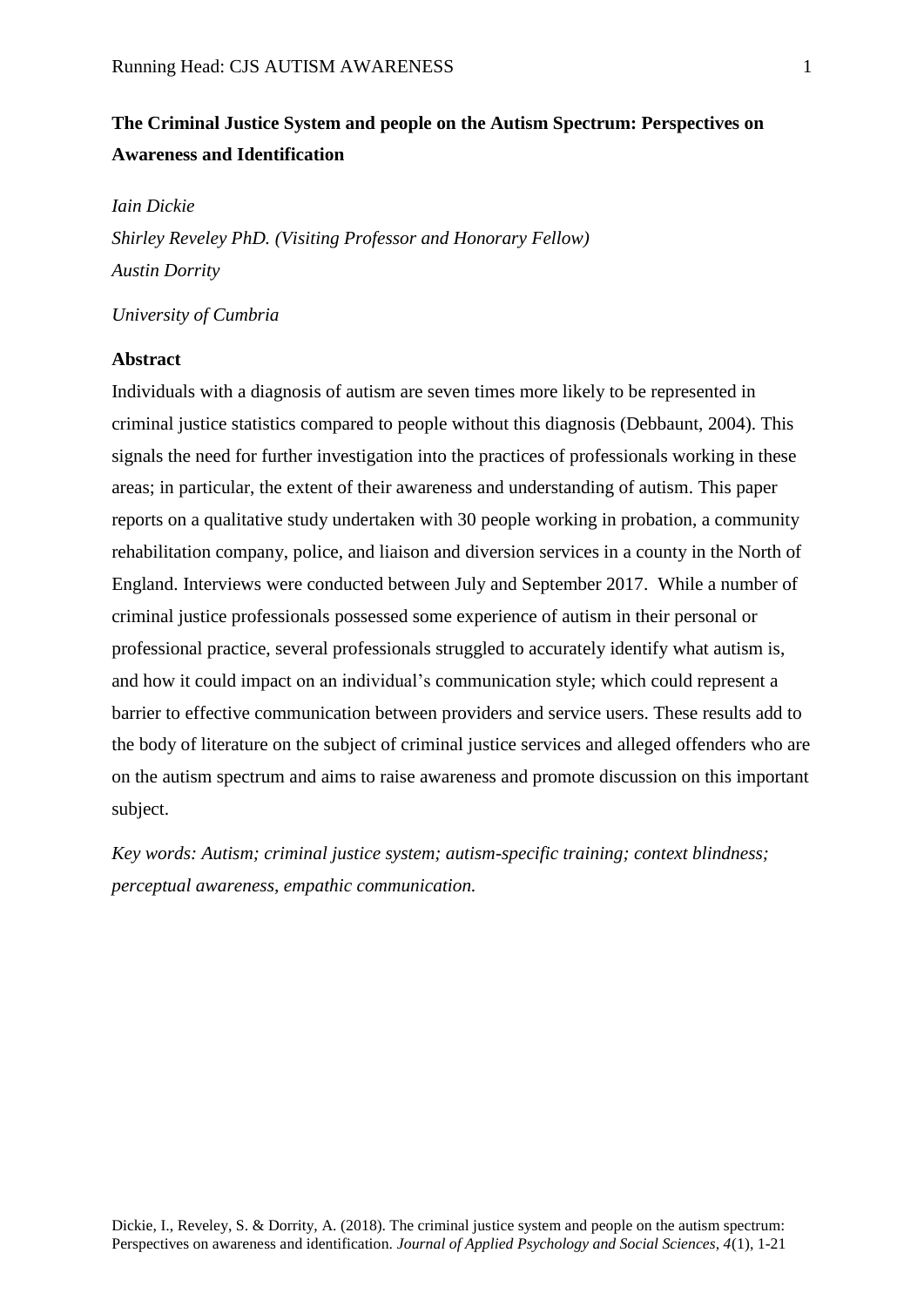## **Project Context: Criminal Justice System and Autism**

Autism can be identified across all social groups, all gender identifiers and all sociocultural and socioeconomic categories within prevalence statistics (Formbonne, 2003). The National Autistic Society (NAS, 2017) reports that the incidence of autism within the general population in the UK equates to 1/100 individuals or 700,000 individuals. However, individuals with a diagnosis of autism are seven times more likely to be represented in criminal justice statistics compared to people without a diagnosis (Debbaunt, 2004). This signals a need for further investigation into the practices of professionals working in these areas; in particular, the extent of their awareness and understanding of autism.

How a person's diagnosis of autism could affect their experience of the criminal justice system (CJS) is a key area of interest to the CJS, and health and autism specific service providers both nationally and internationally. A UK regional autism specific service provider *All About Autism* (Triple A) has highlighted through feedback from service users and some CJS professionals, that some important gaps in knowledge and understanding of autism exist amongst key CJS providers. This is an important area for investigation and has been studied by authors such as Cooper and Alley (2017), and Maras et al. (2016) who discuss how awareness and understanding of autism amongst judicial and legal professionals could affect the services delivered to those identified as being on the autism spectrum.

This paper reports on a qualitative study undertaken with 30 people working in probation, a community rehabilitation company, police, and liaison and diversion services in a county in the North of England. The results of the study add to the body of literature on the subject of the CJS and alleged offenders who are on the autism spectrum. This paper aims to raise awareness and promote discussion on this important subject. It is important to note, the use of the term 'service user' here means a person on the autism spectrum encountering the CJS as victim, witness or perpetrator of a crime.

## **Literature review**

Understanding the lived experiences of individual service users and providers is vital in the identification of potential barriers to both communication and understanding that influence the effective delivery of services to individuals on the autism spectrum. A review of criminological and autism-specific literature reveals that a challenge facing CJS professionals is that the needs of individual service users on the autism spectrum are not always immediately apparent. Attwood (2007) highlights that variances in the presentation of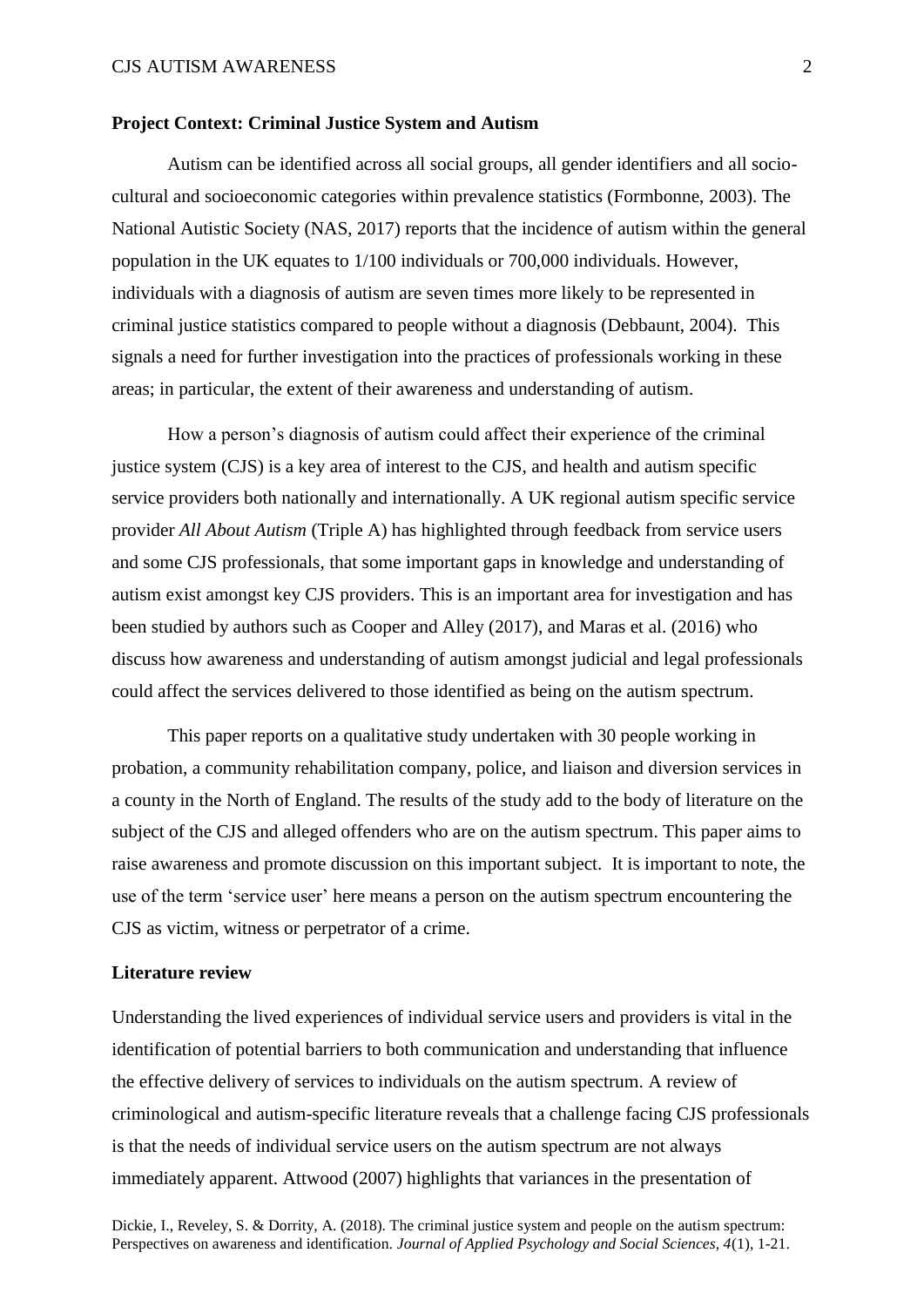specific traits between individuals across the autism spectrum, including differences in the presentation between men and women, and cultural differences, complicate the ability of any CJS service professional to easily identify whether a person might be on the autism spectrum.

Another challenge for researchers and practitioners is to identify how a diagnosis of autism could influence patterns of criminal behaviour. Helvershchou et al. (2015) adopt a statistical or clinical measurement of autism which is included alongside a wider category of diagnostic conditions. This creates a specific challenge for researchers and practitioners, both to identify whether autism has been the contributory factor leading to contact with criminal justice services, or whether the possession of a co-morbid diagnosis like Attention Deficit Hyperactive Disorder (ADHD) needs to be factored in when accounting for any criminal behaviours.

Difficulties with contextual understanding and awareness of others' behaviours, and the lack of understanding and interpretation of social situations, may mean that individuals on the autism spectrum are more vulnerable to becoming involved with the CJS as perpetrators, victims and/or witnesses (Browning & Caulfield, 2011). Despite this, Howlin (2004) suggests that although a number of people on the autism spectrum are naïve of unwritten social rules drawing them into contact with the CJS, the vast majority of people across the autism spectrum are law abiding and attempt to literally follow the letter of the law. Whether individuals on the autism spectrum are being identified by criminal justice agencies and, if so, whether they are being identified as perpetrators, victims or witnesses of crime has been questioned (Mayes, 2003; List & Freckleton, 2009; Maras et al., 2017). However, the strict delineation between perpetrator and victim, is not straightforward in that issues of contextual understanding and awareness can make some people on the autism spectrum vulnerable to committing offences as they are unaware of the potential illegality of their actions (Mesibov & Sreckovic, 2017; Dubin, 2017). Some individuals on the autism spectrum are susceptible to becoming accessories to crimes through targeted 'befriending and mate crimes' and some of these individuals are used by others to perpetrate a specific offence, meaning they are as much victims as perpetrators (Mesibov & Sreckovic 2017; Dubin, 2017). Once inside the CJS, individuals on the autism spectrum are reported to be victims of bullying; for example, Patterson (2008) worked with two prisoners, one having a diagnosis of Asperger's Syndrome and the other a diagnosis of autism with an accompanying learning disability. Patterson's (2008) research revealed that both individuals were vulnerable to exploitation by other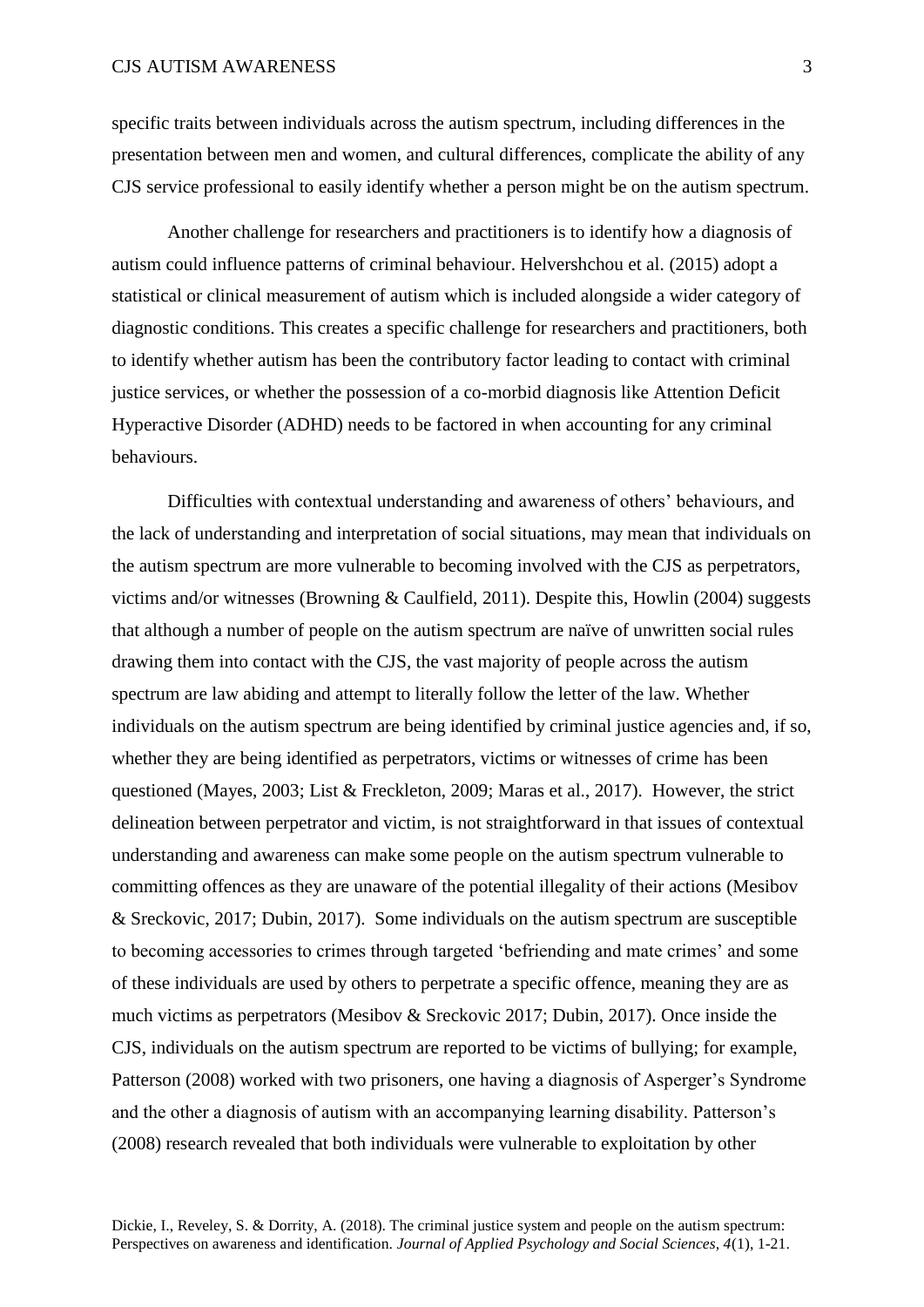inmates and were subject to bullying and harassment relating to their social awareness and communication problems.

CJS professionals' understanding of these important factors is essential if people on the autism spectrum are to be given fair treatment and effective interventions, but it is unclear the extent to which such understanding is common. For example, Maras et al. (2017) undertook an online survey of solicitors, barristers, and judges across England and Wales, exploring their awareness of people on the autism spectrum in courtroom settings. These authors found that while half the participants felt satisfied in their abilities to competently support a defendant or claimant with autism, this confidence did not equate to the views of individuals on the autism spectrum and their family members. In contrast, Maras et al. (2017) identified that individuals on the autism spectrum reported a much lower level of satisfaction in the adjustments made by both courts and legal professionals to accommodate specific needs arising from their autism. This work builds upon prior work undertaken by Berryessa (2016) who asserted that judges could influence sentencing guidelines in cases involving suspects identified as having a diagnosis of autism.

Freckleton and List (2009) contend that issues arising from not accurately interpreting non-verbal communication and social rules have influenced behaviours that have led to contact with criminal justice services. In contrast, theorists like Milton (2012) who adopt a social model of autism, assert that barriers to communication between individuals on the autism spectrum and people without a diagnosis of autism, so-called 'neurotypicals', arise from issues of empathic communication that make it challenging for people who are not on the autism spectrum to recognise this lived experience. The term empathic communication denotes the ability to recognise and understand the perspective of another person (Rogers, 1961).

Proponents of the social model of autism including Milton and Bracher (2013), assert that differences in communication style can lead to miscommunication between individuals on the autism spectrum and neurotypical peers. These barriers occur when individual differences in communication are not recognised or accepted by CJS professionals (Mayes, 2003). The implication of proponents of the social model is that effective service interventions require an awareness and understanding of commonalities in sensory and perceptual differences experienced by people on the autism spectrum along with recognising individual differences.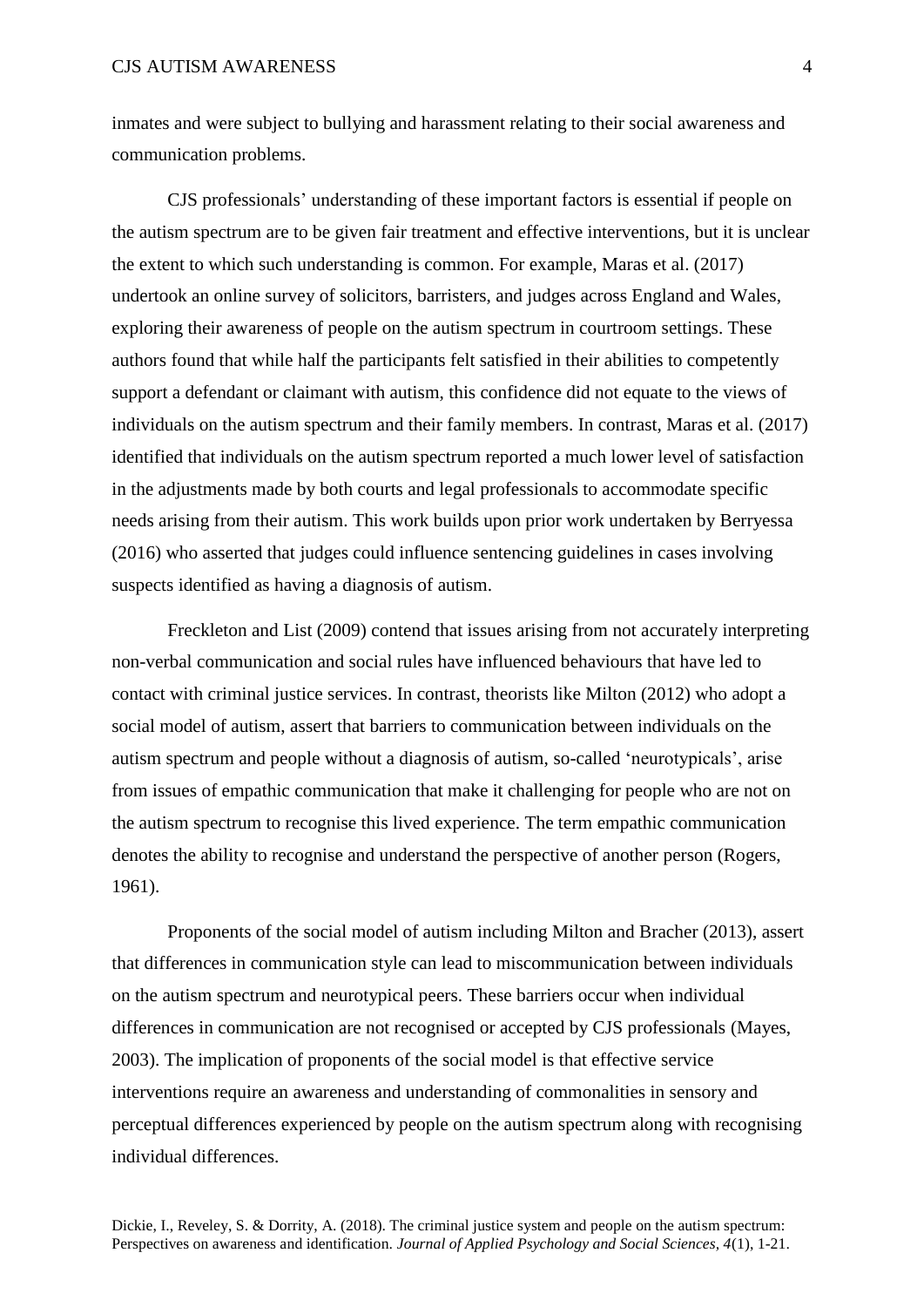A challenge in devising interventions to support service users with autism involves the fact that while individuals across the autism spectrum might share some differences in the way in which they process information, it is essential to acknowledge the individuality of each person across the autism spectrum. Powell (2016), making reference to the words of academic Lorna Wing notes that 'When you've met one person with autism, you've met one person with autism'. This means that potentially identifying if a person is on the autism spectrum is further complicated by individual differences that affect presentation between individuals.

Vermeulan (2012) in his concept of 'context blindness', argues that individuals on the autism spectrum can find it highly challenging to contextualise prior knowledge and learning, and apply this awareness to another social context. Crane et al. (2016) sought the perspectives of police personnel and individuals with a diagnosis of autism. In considering the selfdeclaration of autism in police custody 37% of the sample included in this research indicated that they did not make their diagnosis known to police at the time of their arrest. While Crane et al.'s (2016) research suggests that a number of individuals did not declare this information as they did not wish to be labelled different because of their diagnosis of autism, we cannot discount the possibility that some individuals did not reveal this information as they did not see it as important to declare it.

Dubin (2017), an adult with Asperger's Syndrome writing about his registration on the sex offenders register for viewing pornographic material of children, identifies his own 'Context Blindness' (Vermeulan, 2012) in his inability at the time to equate the production of child pornography with the physical abuse of a child in creating the pornography. Similarly, Dourad and Schultz (2017) suggest that courts must account for issues with lateral thought and communication and its impact on defendants with autism who are charged with an offence relating to the downloading or possession of child pornography. Dourad and Schultz (2017) argue that it is only when courts account for possible blind spots in social awareness and understanding that sentences can begin to account for differences in moral culpability between defendants with, and those without, autism.

The literature review has highlighted many problematic issues in the interaction between individuals on the autism spectrum and CJS personnel. A major issue is that of communication difficulties arising from differing perspectives, understandings and experiences individuals bring to the situation. The discussion of the interviews undertaken for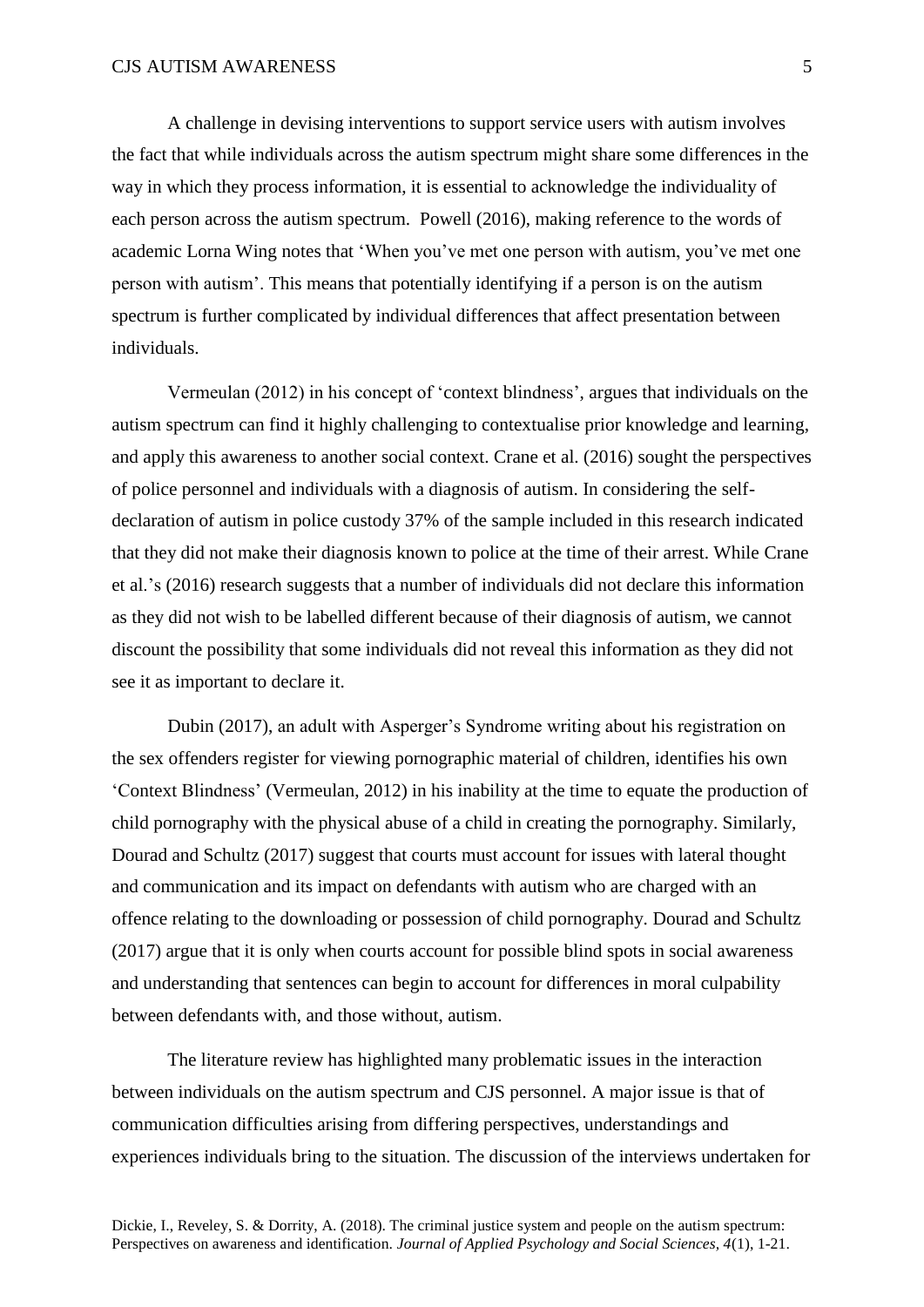this study will illustrate these communication factors from the perspectives of CJS professionals, and will identify barriers to effective interaction with service-users in terms of the perceived shortcomings in organisational education and awareness-raising.

## **Method**

Permission was obtained from the ethical review board at the University of Cumbria in February 2017 to undertake interviews with participants. In addition, permission from the National Offender Management Service (NOMS) research application committee for permission to interview participants from the North West National Probation Service, HMPS Haverigg (Prison Service) and Cumbria Community Rehabilitation Company (Sodexo).

Participants were identified via service managers from these organisations and service personnel were then invited to interview. These participants were contacted by email in which the aims and purpose of the interviews was explained. Written consent was secured from all participants; participants included in the study were representative of a mixture of genders and levels off seniority across all services included within the research project.

The interview schedule was developed in response to an initial questionnaire scoping exercise that had previously been distributed to a range of criminal justice, health and social care services across the Cumbria. Responses to this questionnaire revealed that some of organisations were not routinely recording whether a service user had a diagnosis of autism and several people were not clear about how an individual's diagnosis of autism could affect how they present and engage with the CJS. Braun and Clarke (2006) state that the construction of a semi structured interview schedule and its analysis using a thematic framework reflects a desire amongst the authors to identify the experience of participants; specifically, here that reflects practitioners identifying individuals on the autism spectrum, and how they work with them. An open question format facilitates a richer account of the experiential perspectives of front - facing CJS professionals. This research adopted an interview method in line with researchers in the field of autism including Cooper and Alley (2017) and Maras et al. (2016) in their investigations into court and legal professionals' attitudes toward autism.

Analysis of the interviews followed that of Granheim and Lundham (2004) in their research into the experiences of nurses working in a clinical setting in Sweden. These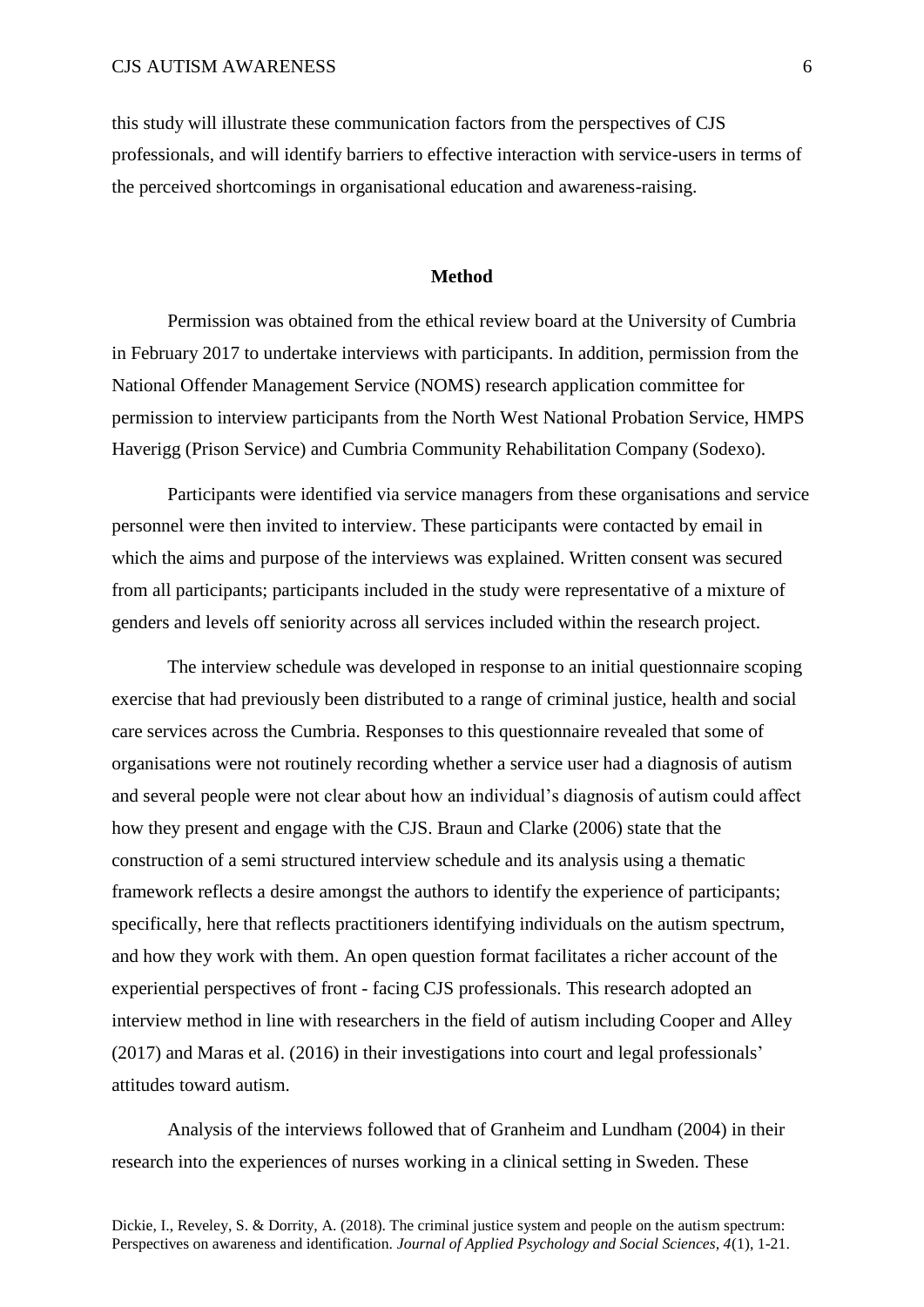researchers developed a table to demonstrate how they identified codes and refined the initial codes to interpret the values or underlying meaning being expressed in the unit of data attributed to a specific code. The 30 participant interviews in the current study were coded independently by each researcher, and it was agreed how codes were assigned to each unit of data. This method of inter-rater analysis enhances the trustworthiness of the data (Granheim & Lundham 2004).

## **Results and Discussion**

This section discusses each of the major themes identified from the interviews with quotes used as illustration and reference to the published literature.

## *Communication*

 Whilst autism-specific theorists like Baron-Cohen (1985, 2002) and Wing and Gould (1979), have asserted that specific issues with social awareness and communication arise from individuals on the autism spectrum struggling to recognise and accurately respond to information communicated by other people; it should be noted that a number of participants included within this research project presented a more nuanced reflective position of possible communication barriers between themselves in their professional capacity and individuals identified as being on the autism spectrum. Communication was a major theme across all interviews; however, specific differences were highlighted among participants in their reflections on how their own communication styles and preferences could affect their interactions with a service user on the autism spectrum.

An important sub-category in the theme of communication is 'adaptive communication'**.** This refers to a participant changing the way in which they communicate with a person on the autism spectrum to better accommodate that person's needs. An intervention can only be successful if an individual's needs are recognised and responded to at the first meeting. The term 'intervention' can sometimes denote the image of a complex set of assessments and a prescriptive formula that must be applied to all individuals identified as belonging to a specific social demographic. While the authors acknowledge that professionals working within the CJS (e.g. police or probation services) are legally obliged to abide by a set of rules in their interactions with service users such as Code C of the Policing PACE codes that relate to the questioning and detainment of suspects in custody (Department of Justice, 2015), the evidence shows that some professionals are adapting their communication style to accommodate a service user's perceptual frameworks: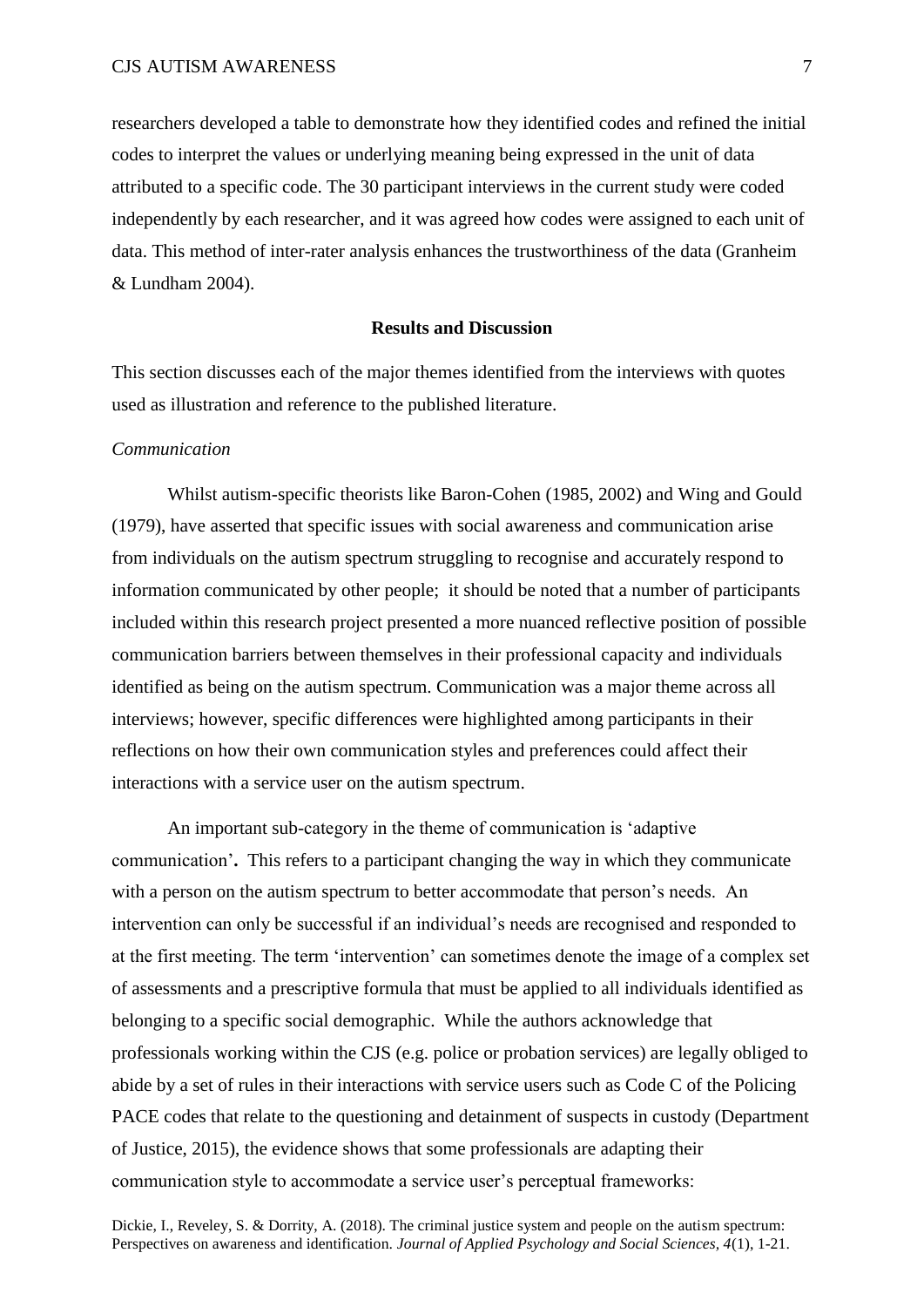*'Essentially just trying to adapt your approach to fit them so it might be that you are writing things down, say if it was a victim or witness, allowing them to draw pictures or make diagrams, something like that just so that they didn't have to verbalise perhaps what it was that they were saying'* (Participant 1)

Hypersensitivity to noise is a feature associated with autism; the work of Bogdashina (2003) recognised that sensitivity to sound, alongside other sensations, has an influence on the processing style of some people on the autism spectrum. One respondent understood this and referred to the use of sirens:

*'I wouldn't necessarily put my sirens on when I'm going to somebody. If I'm going to get there one or two minutes earlier, is that really going to be a great deal of help if I'm going to turn up with the sirens on and make things ten times worse, I just don't think that's helpful'* (Participant 2)

Several respondents suggested that differences in perceptual awareness between professionals and service users could complicate the process of engaging with those individuals on the autism spectrum. Comments suggest that ways of relating to people on the autism spectrum could represent a barrier to working effectively with this population- the authors termed this 'challenges to communication'. This supports the work of Milton (2012) in his 'Double Empathy Hypothesis' that differences in perceptual frames of reference between people on the autism spectrum and 'neurotypical' peers, arise from differences in communication styles and it is these differences that lead to barriers in communication.

These barriers to communication arising from CJS providers' lack of autism–specific awareness might inhibit someone on the autism spectrum from effectively engaging with the them due to differences in interpretation. This is illustrated by the following extract:

*'I would imagine a person with autism maybe won't necessarily know as much as what is going on around them. They may not be communicating correctly; they might not understand the process, so I would have to ask at an early stage, are they fit to be in custody'* (Participant 3)

This respondent demonstrates awareness and sensitivity, and indicates the process of reflection on practice. As Douard and Schultz (2017), and Carpenter (2017) have suggested, effectively working with offenders on the autism spectrum requires CJS personnel to reflect on their own communication styles and preferences, and how these might help or hinder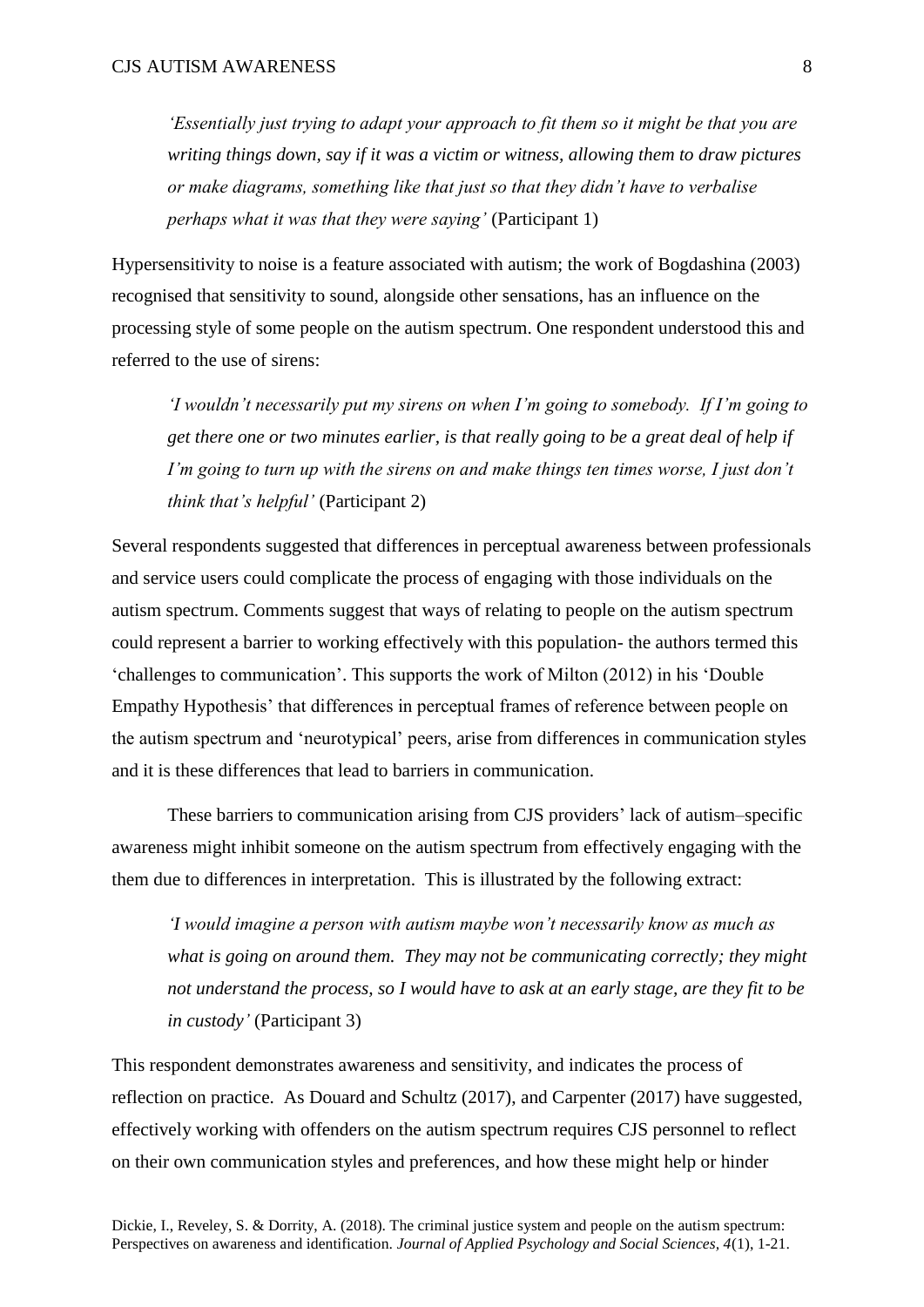attempts to work effectively with these individuals. Cooper and Alley (2017) reflecting upon the levels of understanding of autism amongst legal professionals in Northern Ireland suggest that were a barrister or solicitor to possess only limited or stereotyped awareness of communication preferences and needs of defendants that appropriate adjustments are potentially missed.

Another aspect of the theme of was 'treating everyone the same'. Responses within this category related to a participant who suggested that they endeavour to treat every service user equally without bias or discrimination.

'*We just go under the general rule of, well I do anyway, if from any source or someone is raising any concerns, maybe about autistic or anything along those lines, unless you've got actual evidence to the contrary we'll treat it as it is, yeah, cos we don't know.'* (Participant 4)

There is a problem with treating everyone the same however, recognition of differences in the perceptual frames of reference and processing of information that can be experienced by individuals across the autism spectrum means that treating everyone the same, is not the same as equality. Grey's (1994) work on social stories, and the work of Temple Grandin (2004) on how the visual representation of information can help people on the autism spectrum to process information and communicate their experiences to others, warns us that if we ignore, or fail to identify, differences in learning and communication style, CJS professionals could run the risk of disadvantaging service users from accurately communicating their experiences and fully engaging with CJS interventions.

Finally, in exploring potential barriers to communication between CJS professionals and those with a diagnosis of autism it is important to bear in mind Attwood's (2007) concept of 'social echolialia', which details how a person with autism might respond in a way that could appear as if they have accurately understood a question when in fact this might not be the case. For example, if an individual on the autism spectrum is responding to a police officer in a way that they have seen in a crime drama so they are playing a part without necessarily being able to differentiate between the response of a character in a fictitious situation, and how such a response might be inappropriate or misleading in an actual criminal context.

## *Issues in identifying autism*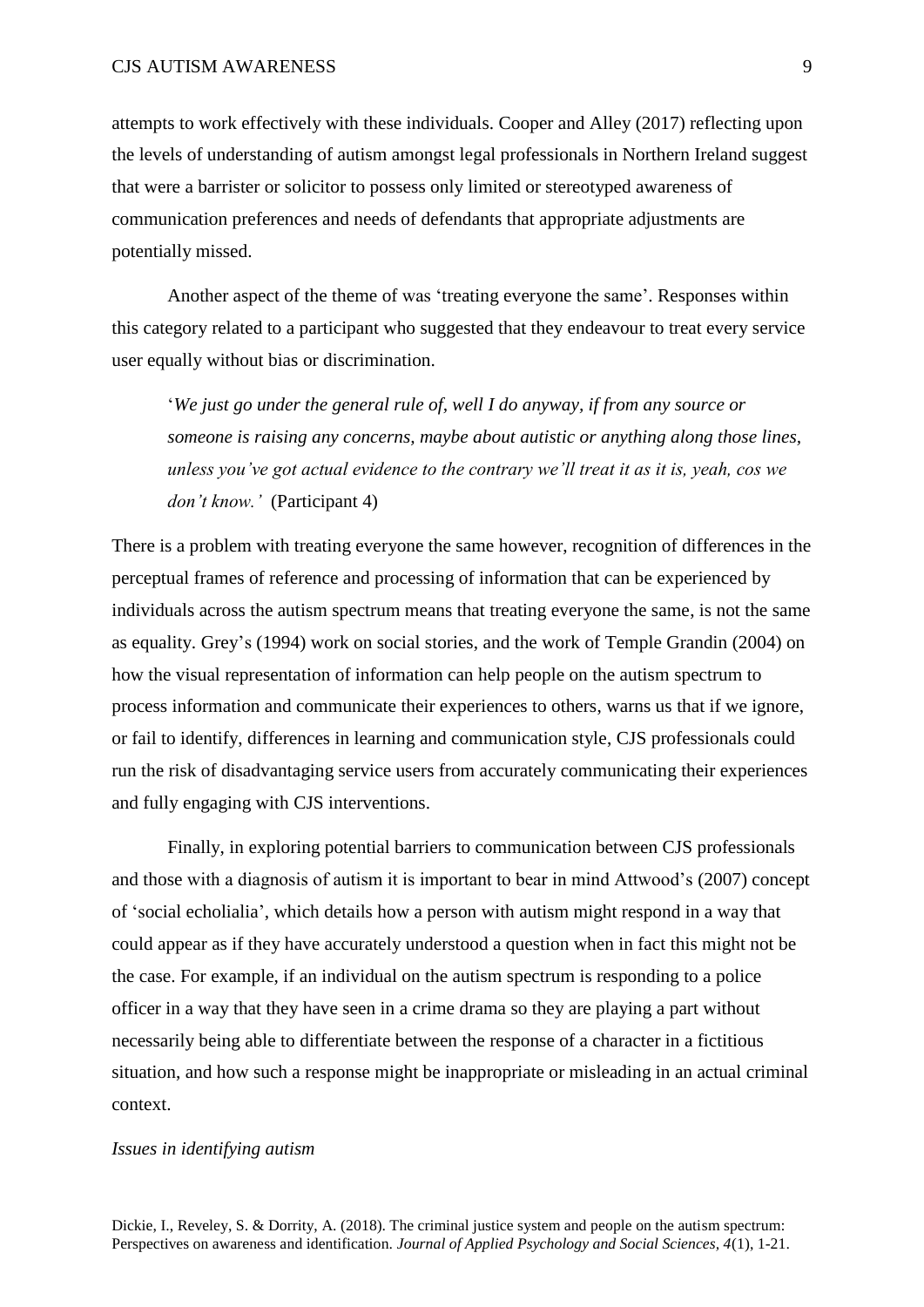A potential complexity for CJS personnel in identifying if an individual service user might be on the autism spectrum, involves recognising differences in individual presentation of traits (Powell, 2016). Williams (1996), and Cridland, Jones, Caputi and Magee (2014), suggest that some differences in presentation between the genders can have implications for identifying autism in an individual who encounters a CJS service for the first time. Crindland et al. (2014), in their research into the experiences of teenage girls on the autism spectrum suggested that these girls might appear more socially engaged compared to male counterparts with the same diagnosis. However, it is important to understand that the appearance of social engagement and understanding is not the same as an individual actually understanding the specific circumstances of the situation they are in. This appearance of understanding makes it difficult to identify people on the autism spectrum; thus 'autism is not obvious' was mentioned by some respondents:

*'…autistic people they won't automatically present whether it be copied behaviours or whether they've learnt to blend in society, whether they understand social awareness or space, they might not realise that they're actually talking to someone on the autism spectrum, so an awareness would be worthwhile because then if something does come to their attention or the penny does drop then they can maybe deal with someone a little bit better but I don't think there's anything specific that I could put down to it.'* (Participant 5)

Identification of whether a service user maybe on the autism spectrum is complicated by issues of 'context blindness' (Vermuelan, 2012); a concept referring to the fact that some individuals on the autism spectrum find it challenging to apply learned social rules from one specific social context into another. This has implications for the nature of involvement between an individual on the autism spectrum and CJS organisations as the professional may not understand the extent an individual cannot transfer rules and understanding from one context to another.

Specific challenges in identifying appropriate social and emotional outlets to express feelings have led some on the autism spectrum to commit sexual offences (Freckleton & List, 2009; Mesibov & Sreckovic, 2017). This is because it can be hard for them to identify legal and culturally appropriate practices for identifying a sexual partner, thus some individuals on the autism spectrum might be at risk of unwittingly engaging in criminal behaviour in order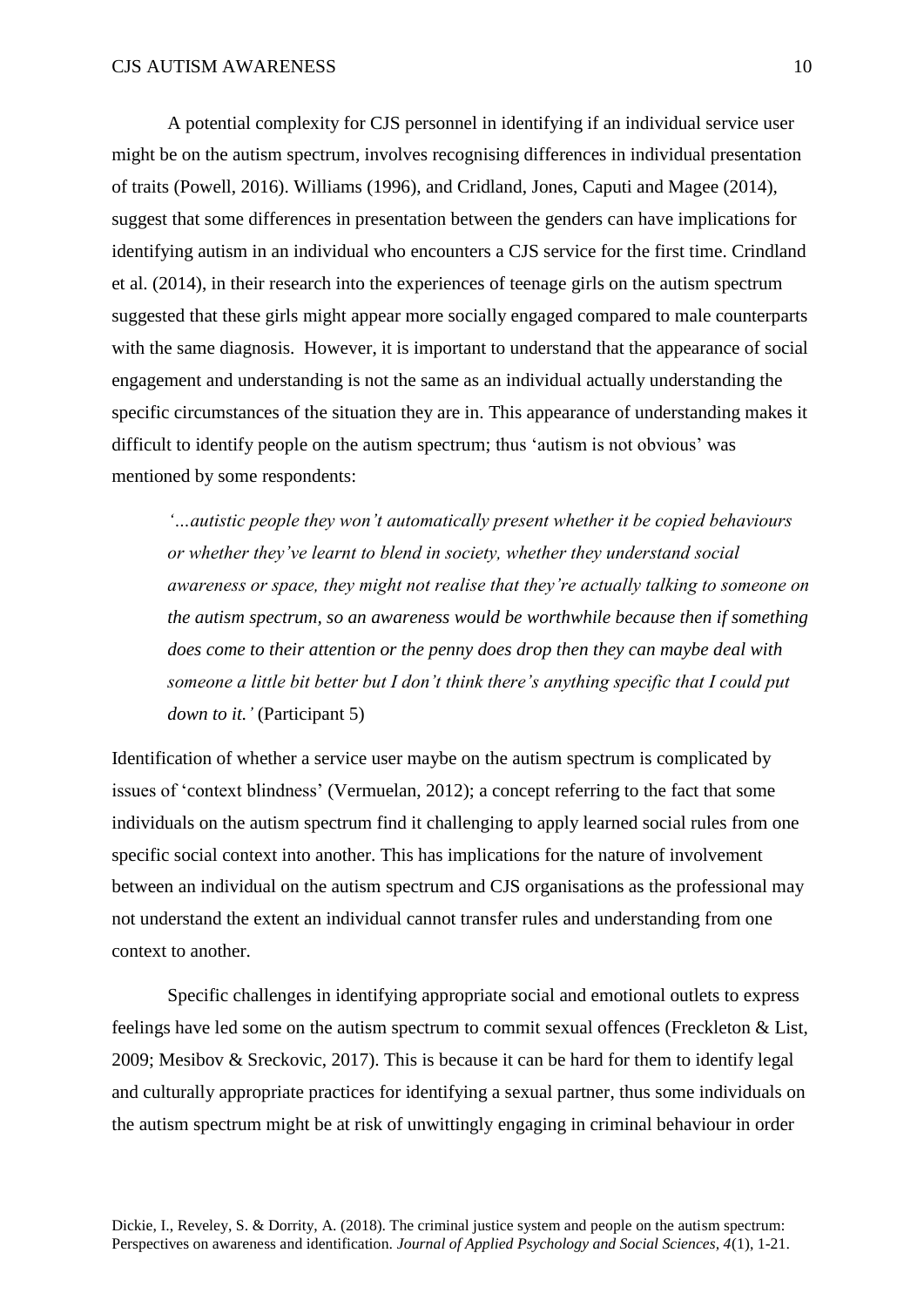to meet their social, sexual or emotional needs (Dubin, 2017). An extract from the interviews illustrates this:

*'…what he'd done was he'd actually gone into a shop, { name removed} and he'd seen her a few times and things, got an imitation gun from home and because he'd got no sexual experience decided to get some by going in a shop, using a knife, shutting the door whatever and in his view was it was an older lady with sexual experience well I say an older lady but she was probably about 40 - and he was about 18, that he wouldn't cause her any harm and so that was quite - he had quite severe problems in a way'* (Participant 6)

The identification of autism in service users amongst CJS providers is further problematised by the categorisation of autism alongside physical and mental health conditions, as well as an association with other conditions including a range of specific learning disabilities. This is illustrated thus:

*'If somebody comes into custody and when they go through the booking in procedure and the sergeant will do the risk assessment, generally a detention officer will be listening in to get the gist of what's going on and who we've got presented in front of us, and generally they would be asked if there are any issues, any illnesses, any mental health issues and we would generally get something from there. If we're not told and said person needs to see the HCP, it could come to us via that route.'*  (Participant 3)

Some people on the autism spectrum have difficulty with non-literal questions requiring lateral thinking meaning that the standard risk assessment question around presence of medical conditions is potentially problematic when viewed through an autism lens (Bogdashina, 2005). Moreover, individuals with a diagnosis of autism might not attribute their autism to a medical condition and fail to make their diagnosis known to a CJS provider. An effective question for inclusion in a screening assessment is 'Do you have a diagnosis of autism?'; the piloting of explicit questions like this is currently being implemented in risk assessment screening for new service users.

Partial and stereotyped views of autism can lead to a failure to identify an individual service user's autism or incorrectly attribute traits to another condition with similar characteristics such as ADHD: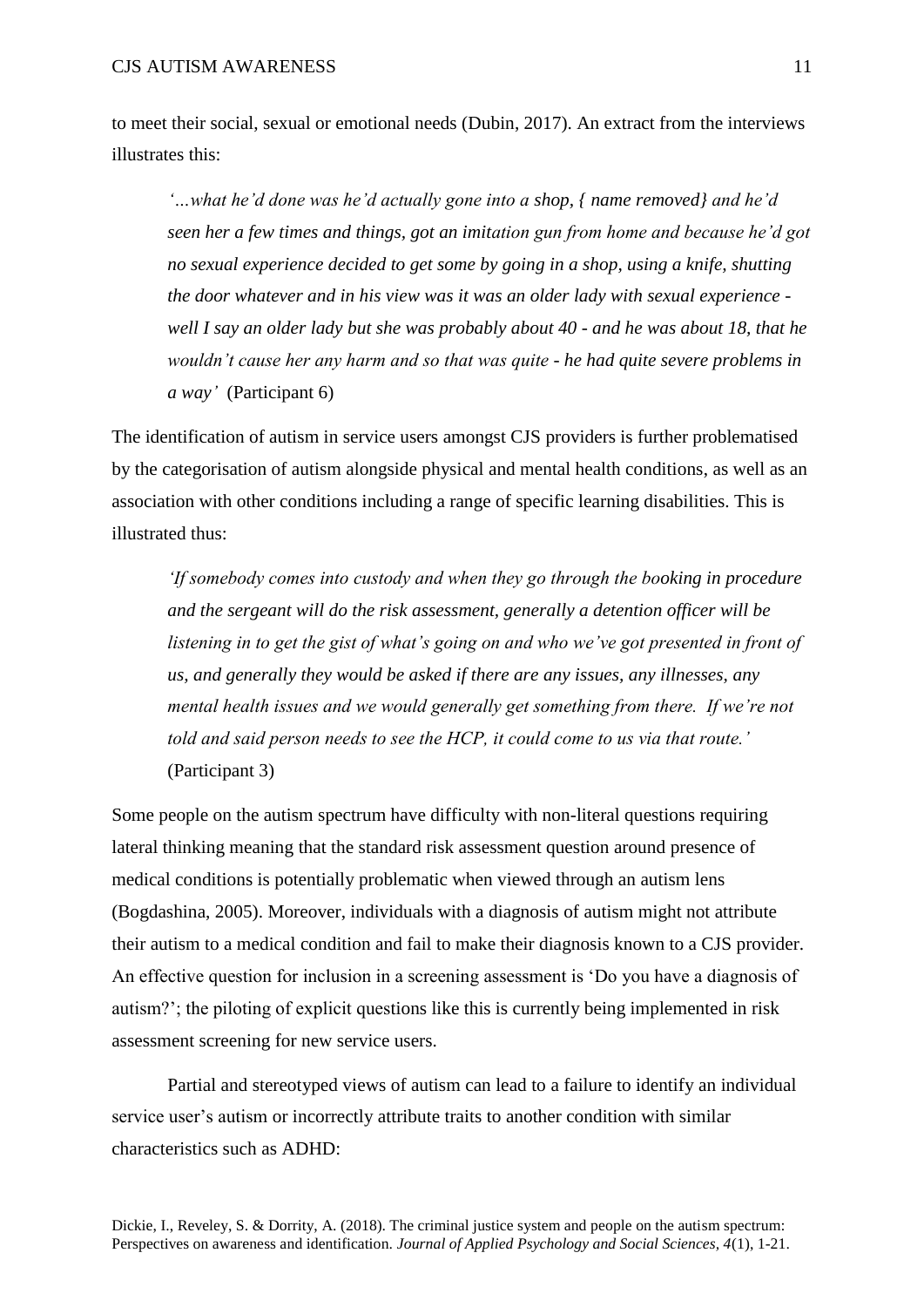*'The one that stood out for me other symptoms that can be attached to that is the ADHD because we deal with youngsters on a daily basis, we deal with teenagers and people between the age of 20 and 30 and the first thing they say is, 'I've got ADHD' and they use that as an excuse for their behaviour. Instead of saying, 'I've got this and it's a symptom that I can't control and unfortunately makes me do this', they don't, they use that as an excuse all the time, and that's generally across the board unfortunately, especially youngers who think it's great, 'cos I've got this, it's the in thing to have', yeah.'* (Participant 7)

Furthermore, guidance documents like 'Guidance on responding to people with mental ill health or learning disabilities' (NPIA, 2010), could lead to confusion as it places learning disabilities, which includes autism, alongside mental health conditions. This is important as the specific needs and requirements of service users with autism will not be the same as service users with other conditions and needs. Identification of the prevalence of autism amongst CJS providers is complicated by the potential confusion for some service personnel that autism, mental health and learning disabilities are all the same thing.

Not all respondents in this study are autism-specific experts or practitioners but they all work with people from a range of social groups. It is not the intention to suggest that all professional service providers should be equipped with in-depth knowledge and understanding of autism but it is argued here that some degree of understanding and awareness of autism will enhance the quality of the service to these vulnerable people. This leads to a consideration of the kind and type of in-service training is being offered to CJS professionals.

# *Autism-specific training and guidance*

The question of autism-specific training in this study centres around determining what relationship, if any, exists between the implementation of an adaptive approach to service delivery, and whether participants had identified or expressed the need to access autism specific training. Some participants identified the value of developing a deeper understanding of autism and that this should influence future training practices and opportunities:

*'I haven't had any training in autism or people on the spectrum. I'm talking from a police point of view now, I think the police officers need an awareness of people on the autistic spectrum or how they might present'. 'but I do think that being aware is*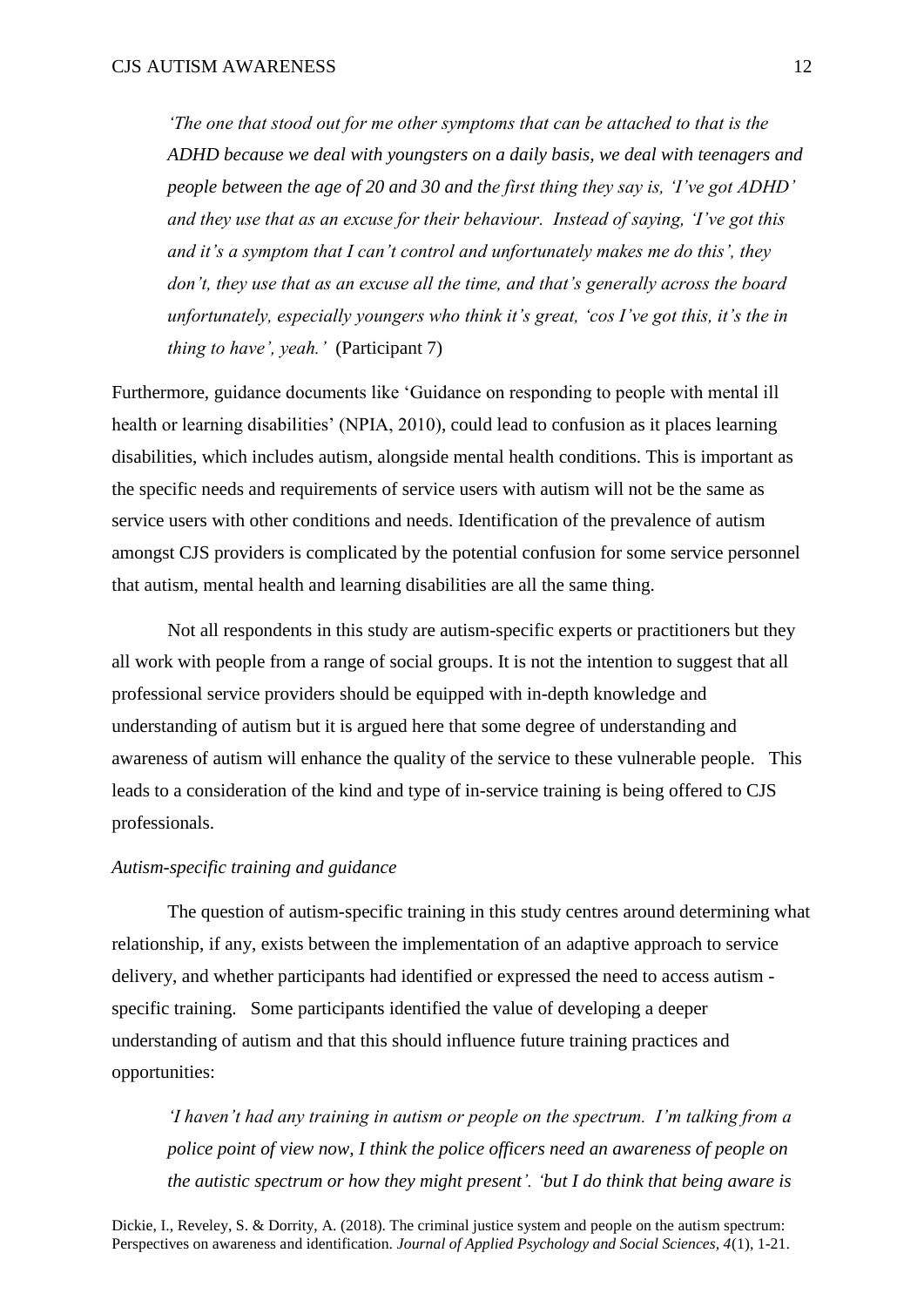*the main thing really. At least having half an idea of what autism is and just being understanding of it really. I think that's kind of our job really, to be understanding of things. I think it's a characteristic that the police should have anyway'.*  (Participant 5)

Although several participants identified how access to autism-specific training and awareness could enhance their professional practices, practical barriers exist to accessing relevant training, including the opportunity for staff working in busy environments to be able to attend sessions.

*'But training-wise, we don't control the training, that's the only thing. So that's a sort of barrier, either it's set by headquarters, criminal justice day is what's coming on the next training day. 'name' does the area training and he'll pick on certain current themes like say stop search was a big thing 12 months ago where people had problems filling in the forms and he brings that into it. There's one coming up on custody that I'm doing on searching in custody cos my mate's been really poor so I'm putting on a bit of training for the bobby's out there when they come in to custody, so we kicked that it but as custody officers we don't control that training, that's the only thing that's stopped me I think. MIND, they have jumped on the last training, so that could be done. It's all do-able.'* (Participant 8)

Alongside practical barriers to autism-specific training, a perceived reluctance to access tailored training programmes arose from participants feeling that they did not work with enough service users on the autism spectrum to make this training worth their time.

*'There's basic training that we all would have: safeguarding, that kind of stuff but I haven't often come across individuals with significant autism that will mean that I would want to go out or I would need to get that training in order to work with them'* (Participant 8)

## *Guidelines and policies*

Literature searches relating to CJS providers throughout England Wales and Scotland who work with people with additional needs and vulnerabilities reveal a mix of guidelines and policies. Professional guidelines were identified from a range of academic and nonacademic internet searches for autism-specific guides for criminal justice professionals.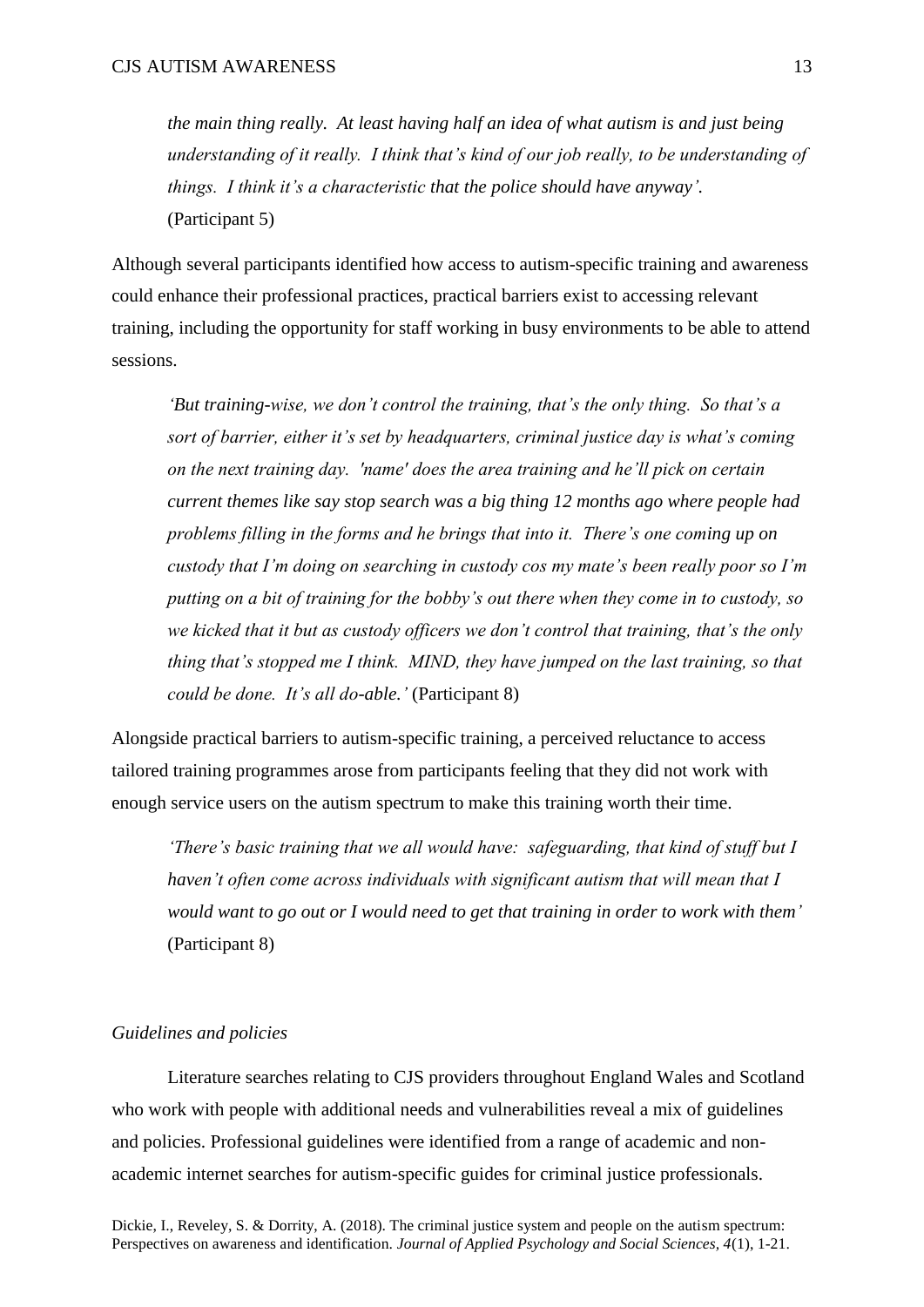However, while this search did result in some guidelines from the National Autistic Society (NAS), more detailed documentation of specific practice guidance for the CJS were only revealed after the search criteria was widened to include offenders with specific learning difficulties and disabilities.

The problem with including information on autism alongside other conditions such as dyslexia and dyspraxia in professional guidance (e.g. Positive Practice: Positive Outcomes, 2011, 2015) is that it could lead professionals to confuse several different conditions that share some of the same symptomology with autism, for example, issues with concentration.

*'I didn't really know but some of the symptoms I actually realised I did sort of: lack of eye contact, not being able to sit still and focussing on one thing all the time. So I have to be honest, I knew there was something but I wasn't quite sure what it was. Once I've had a look I actually think yeah I do know some of the symptoms for example the ones I've just said. The one that stood out for me other symptoms that can be attached to that is the ADHD because we deal with youngsters on a daily basis.'* (Participant 7)

Although participants were asked about their awareness of autism-specific guidelines, few were able to identify any autism-specific literature, which was further complicated by a related question that asked participants their experience of accessing autism-specific training. A number of participants indicated that any training that they had relating to autism was delivered within a wider context of mental health or more generalised training on learning disabilities and difficulties more generally:

*'Nothing that's specific. We do every so often we'll get courses on e-learning packages and you'll have an afternoon with a mental health worker or we'll be talking to her, autism will be within what they're talking about. You're talking: here is a mental health professional from the NHS who comes down, they're sitting with you for 3 hours and they're talking about autism, they're talking about depression, they're talking about psychosis. You're not gonna get anything in-depth in 3 hours covering such a major subject, so no'.* (Participant 4)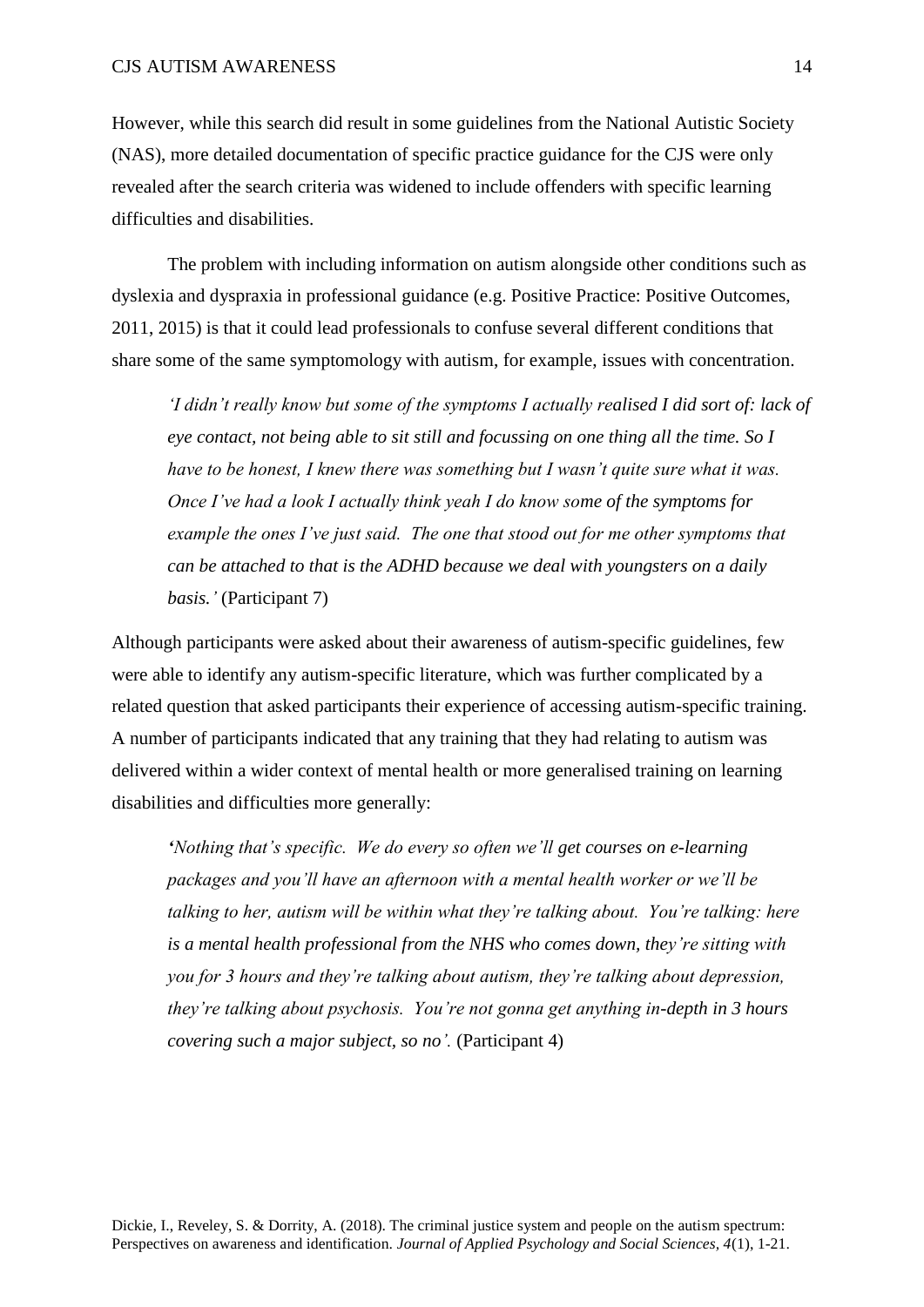# *Signposting and referral*

The theme of signposting and referral was evident throughout the interviews and across the four service organisations. This theme is relevant in that it has direct implications for service professionals making referrals that match the needs of service users. This raises a wider question about whether some CJS professionals see working with service users on the autism spectrum as part of their role, or whether this is seen as the responsibility of other services. Further, it is important to consider how closely do referrals meet the specific need of an individual service user and is there a recognition that the emotional wellbeing of a service user requires a special service such as an appropriate adult. The potential exists that a referral is made without fully appreciating the services another provider might offer.

*'The inside of a cell is not a particularly nice place even for us, so it's to try and minimise that and make them more relaxed. It takes a bit off us cos they've got an appropriate adult, so they are there to look after them, so it reduces our role of looking after them a bit, so they've got a pair of eyes on them all the time'.*  (Participant 2)

This quote relates to a referral being made to identify an appropriate adult who is an advocate who can facilitate communication between a service user and CJS provider. An appropriate adult is offered to any individual who is brought into police custody who is considered to be vulnerable. Individuals on the autism spectrum were identified by a number of police officers as falling into this category. The important point is whether the services of an appropriate adult alone is sufficient to meet the needs of an individual identified as being on the autism spectrum.

Several participants identified a number of health and social care providers as best placed to work with a service user such as a GP, social worker, for example:

*'Well if I was a front-line officer I would be looking at using our liaison and diversion again. Maybe contacting the GP, try to find out some information, they may have social worker, so the local authority social services, children's services, they are people that we turn to engage with and share information really, so that's who I'd approach'.* (Participant 9)

This quote identifies a number of different service providers as being most appropriate to look to for advice or support. A specific challenge is that this assumes that an individual on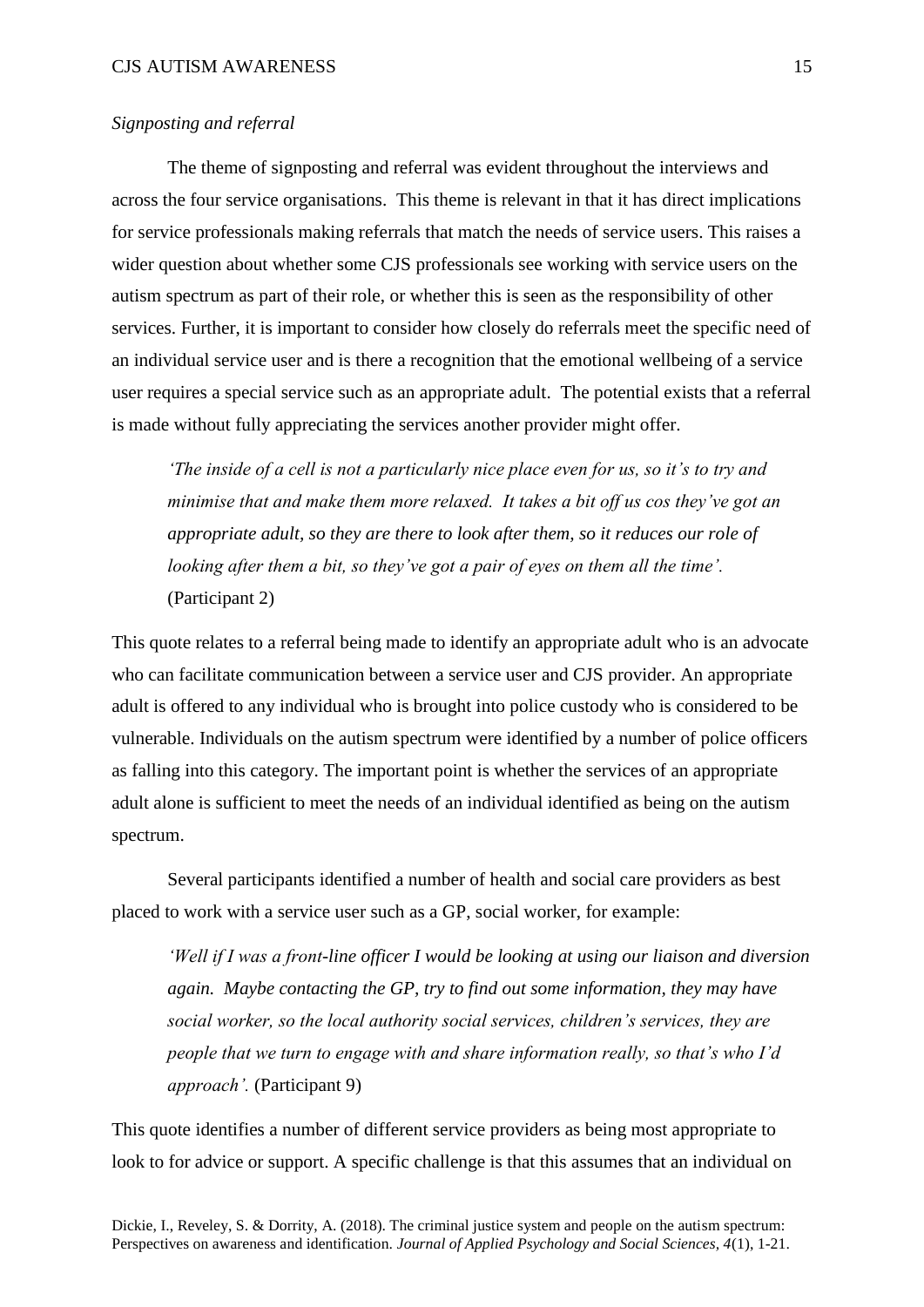the autism spectrum is known to, or actively engages with, other health or social care providers. However, some individuals with a diagnosis of autism are precluded from accessing health and social care support without an accompanying diagnosis of a physical or learning disability. This means that a number of individuals across the autism spectrum are vulnerable to engagement with CJS service providers without being able to access additional support services.

Several respondents identified an appropriate adult as the most relevant person to refer a service user on the autism spectrum to, as were the liaison and diversion service, GP or other health or social service provider. There is an implicit assumption here of specific expertise in autism in these agencies which might not be the case as illustrated below:

*"We have a Liaison and Diversion Team here: I don't know if you've spoken to them as part of your project* ..*, and I think that's a massive aid to what we do because not only are they better trained, cos a lot of them have interest in the mental health perspective, but they will also check with a number of other agencies if people that we have in custody are engaged in their services in any way shape or form and that massively helps us to get the best results for the people that are in custody'*  (Participant 10)

# **Limitations and recommendations**

A limitation of this research is the absence of the service-user voice which represents a vital component in answering the question of how individuals on the autism spectrum perceive their experiences of interactions with the CJS. This shortcoming will be addressed in stage two and will be reported in a further paper. A further limitation is that the researchers were unable to enlist participants from the victim support service and prison service which would have added a further dimension to the study. Finally, another consideration is that of generalisability as this study focuses on CJS professionals in one county of England at one point in time. As such, as with all this kind of research, this may limit its application to other settings. However, the use of an interview schedule does means that the research can be replicated in other contexts.

A recommendation from the research is that autism-specific training is implemented within CJS services, and is co-produced in conjunction with CJS front-facing staff to ensure that it is meaningful and specific to their roles; generic autism training misses the point that support needs to be tailored to a variety of situations that may occur between individuals on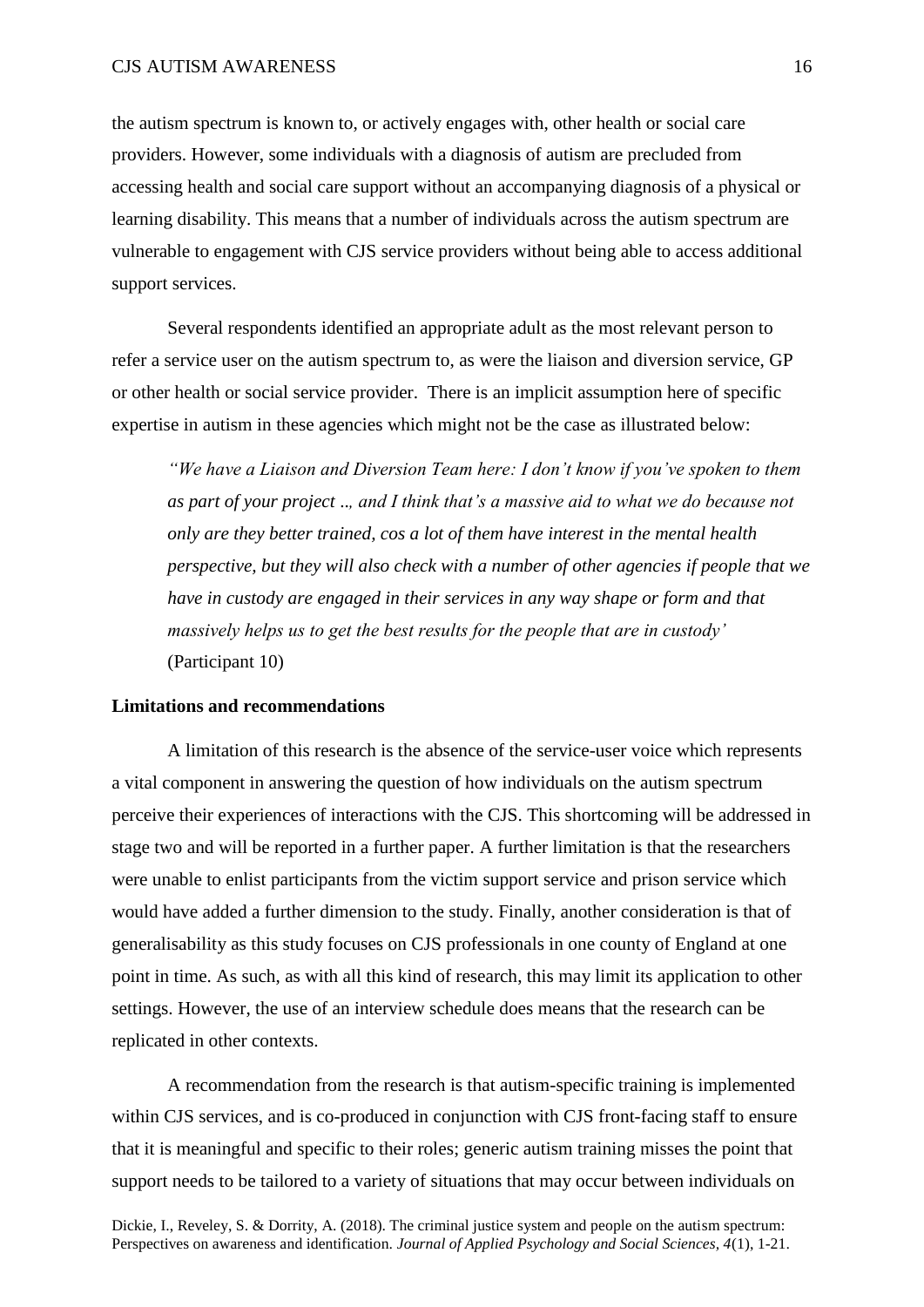## CJS AUTISM AWARENESS 17

the autism spectrum and criminal justice professionals. A second recommendation is that awareness-raising and identification of people on the autism spectrum be promoted on a multi-agency basis to ensure understanding of roles and clarity of purpose of the diverse services involved in vulnerable persons who come into contact with the CJS. Furthermore, any development of, and/or improvement, to the CJS must involve the voice of the serviceuser to ensure relevance and utility.

## **Conclusion**

This paper has discussed the findings of the first stage of a two-year research project exploring the nature of contact between individuals on the autism spectrum and county CJS services. Drawing on data derived from interviews with professional personnel, several themes were identified that were discussed in light of the literature: communication, identification, signposting and referral, autism-specific training and guidance. These themes are not discrete, rather, they inter-relate, each having an effect on the others in such a way as to have an impact, consciously or unconsciously, on awareness and understanding of autism amongst CJS professionals.

This research adds to the limited body of knowledge on awareness and understanding among front-facing CJS professionals in the UK. The authors contend that CJS professionals' awareness and understanding of autism has a significant impact on the inter-relationship between professionals and service users, and on the person's subsequent journey through the CJS. It is intended that this paper will stimulate debate on the subject of how people on the autism spectrum experience their journey through the CJS, and how the quality of provision for these vulnerable members of society can be enhanced. It is the ambition of the research team to build upon the initial findings presented in this current paper in subsequent papers.

### **References**

- Allen, D., Evans, C., Hider, A., Hawkins, S., Peckett, H. & Morgan, H. (2008). Offending behaviour in adults with asperger's syndrome. *Journal of Autism and Developmental Disorders*,*38*, 38-48.doi: [10.1007/s10803-007-0442-9](https://doi.org/10.1007/s10803-007-0442-9)
- Attwood, T. (2007). *The complete guide to aspergers syndrome.* London: Jessica Kingsley Publishers.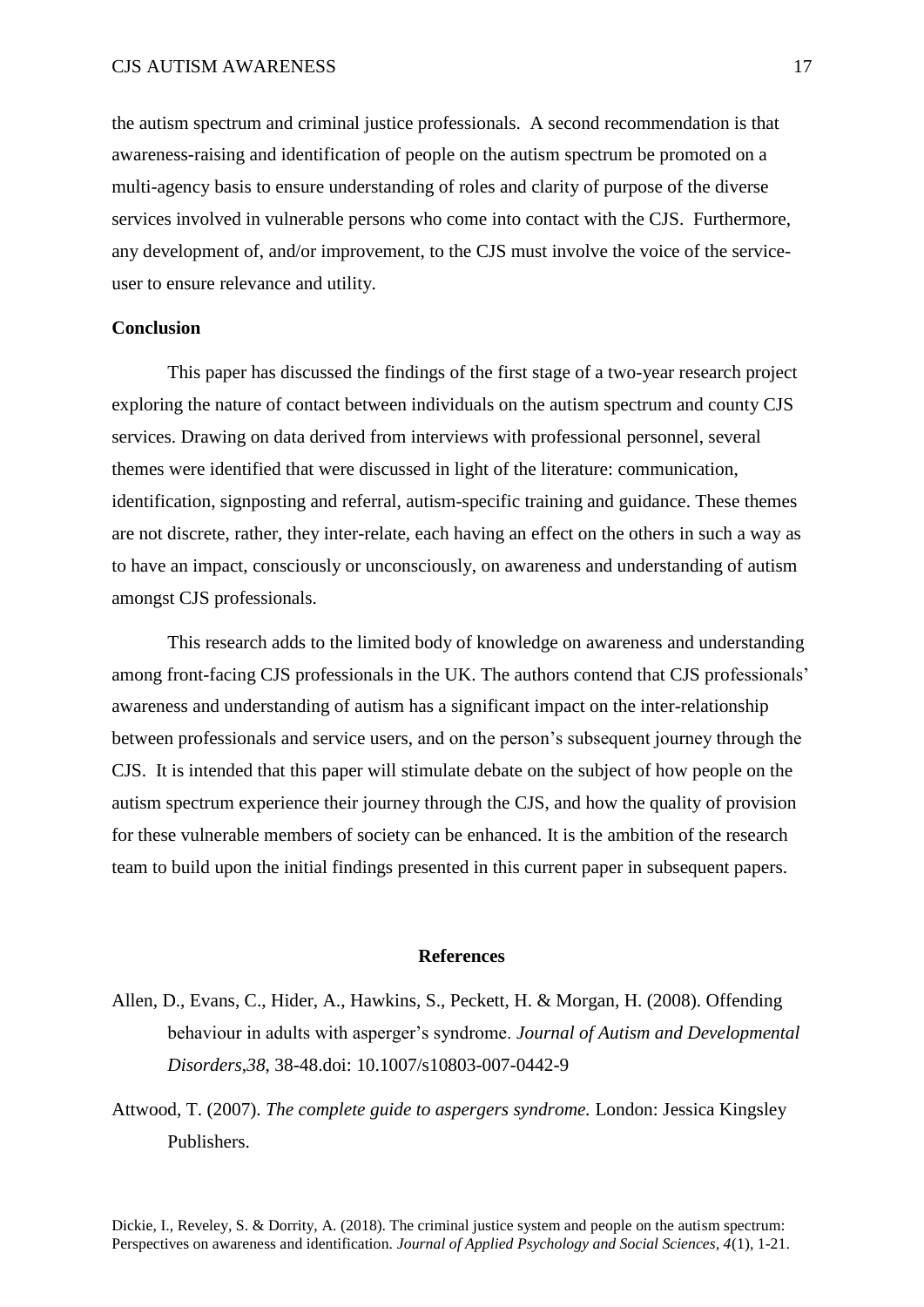- Baron-Cohen, S., Leslie, A. M. & Frith, U. (1985). Does the autistic child have a theory of mind? *Cognition, 21,* 37-46. doi: [org/10.1016/0010-0277\(85\)90022-8](https://doi.org/10.1016/0010-0277(85)90022-8)
- Baron-Cohen, S. (2002). Is Asperger Syndrome Necessarily Viewed as a Disability? *Focus on Autism & Other Developmental Disabilities*, *17*(3), 186. doi: [10.1177/10883576020170030801](https://doi.org/10.1177/10883576020170030801)
- Baxter, A., J, Brugha, H.E., Erskine, R.W., Scheurer, J. J., Vos., J.G. & Scott (2015). The epidemiology and global burden of autism spectrum disorders, *Psychological Medicine*, *45* (3), 601-613. doi: [10.1017/S003329171400172X](https://doi.org/10.1017/S003329171400172X)
- Berryessa, CM. (2016). Brief Report: judicial attitudes regarding the sentencing of offenders with high functioning autism. *Journal of Autism Developmental Disorders, 46* (8), 2770-2773. doi:10.1007/s10803-016-2798-1
- Bogdashina, O. (2003). Sensory Perceptual issues in autism and Asperger Syndrome different sensory experiences, different perceptual worlds. London, Jessica Kingsley.
- Bogdashina, O. (2005). *Sensory issues in autism are recognised but*… A paper at International on-line conference. www.awares.org/conferences.
- Braun, V. & Clarke, V. (2006). Using thematic analysis in psychology. *Qualitative Research in Psychology, 3*(2), 77-101. doi:10.1191/1478088706qp063oa
- Browning, A. & Caulfield, L. (2011). The prevalence and treatment of people with Asperger's syndrome in the criminal justice system, *Criminology and Criminal Justice, 11*(2)165-180. doi:10.1177/1748895811398455
- Cashin, P. & Newman, C. (2009). Autism in the criminal justice detention system: A review of the literature. *Forensic Nursing, 5* (2), 70-75. doi: 10.1111/j.1939- 3938.2009.01037
- Cooper, P., Berryessa, C. M., & Allely, C. S. (2016). Understanding what the Defendant with Asperger's Syndrome Understood: Effective use of expert evidence to inform jurors and judges. *Criminal Law and Justice Weekly, 180* (44), 792-794.
- Cooper, P. & Alley, C. (2017). You can't judge a book by its cover: Evolving professional responsibilities, liabilities and 'judgecraft' when a party has Asperger's syndrome. *Northern Ireland Legal Quarterly, 68*(1),35-58.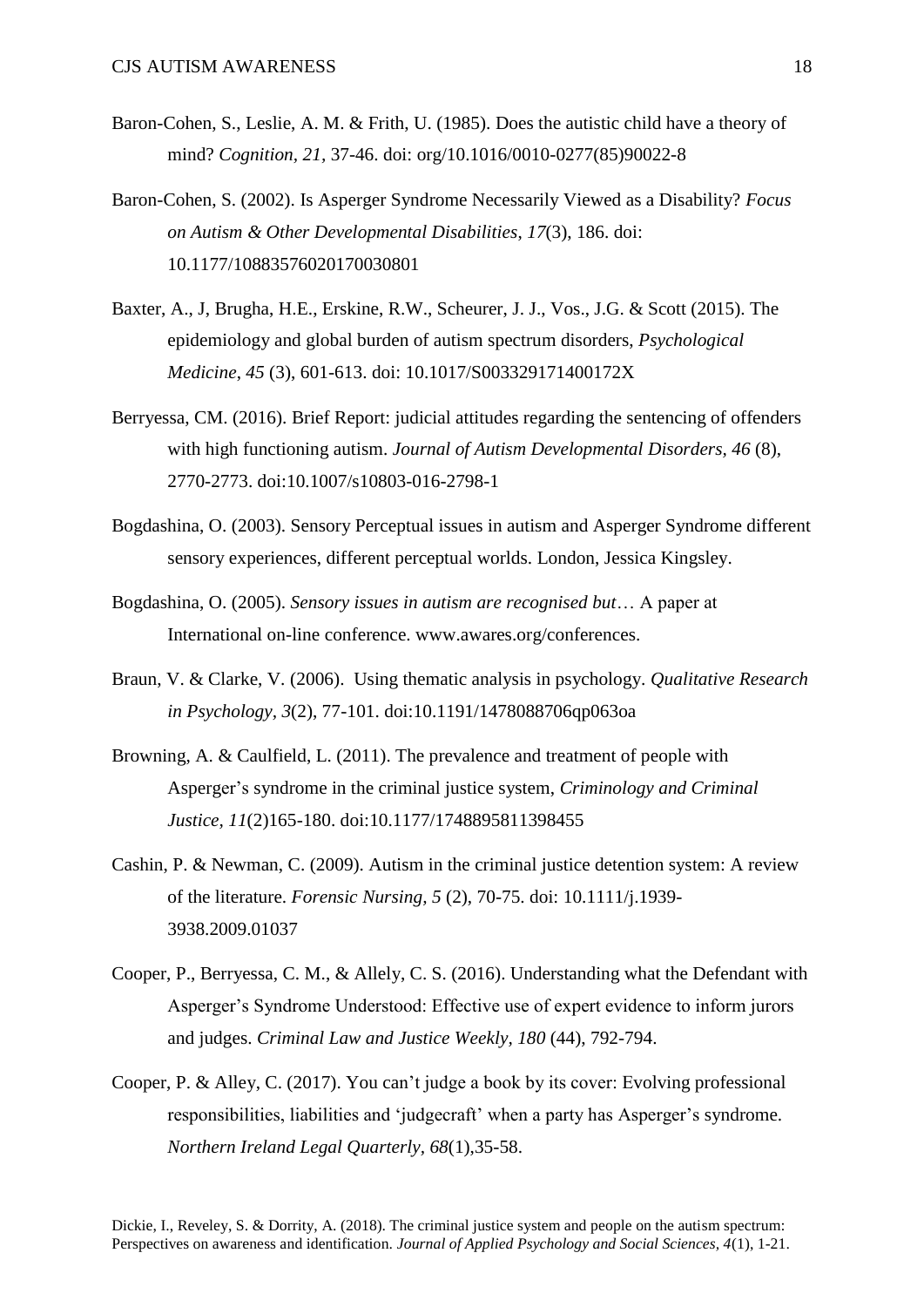- Crane, L., Maras, K., Hawken, T., Mulcahy, S. & Memon, A. (2016). Experiences of autism spectrum disorder and policing in England and Wales: surveying police and the autism community. *Journal of Autism and Developmental Disorders*,*46* (6),2028- 2041. doi:10.1007/s10803-017-3162-9
- Cridland, E., Jones, Caputi, P., Magee, C. A. (2014). Being a girl in a boy's world: Investigating the experiences of girls with autism during adolescence' *Journal of Autism Development Disorder*, *44*,1261-1274.
- Debbaudt, D. (2004). Beyond Guilt or Innocence, *Leadership Perspectives in Developmental Disability*, *4* (1). doi: 10.1080/19315864.2015.1040176
- Department of Health (2011). Positive practice positive outcomes: A handbook for professionals in the criminal justice system working with offenders with learning disabilities. Retrieved 13 March 2017 from: [https://www.gov.uk/government/publications/positive-practice-positive-outcomes-a](https://www.gov.uk/government/publications/positive-practice-positive-outcomes-a-handbook-for-professionals-in-the-criminal-justice-system-working-with-offenders-with-a-learning-disability)[handbook-for-professionals-in-the-criminal-justice-system-working-with-offenders](https://www.gov.uk/government/publications/positive-practice-positive-outcomes-a-handbook-for-professionals-in-the-criminal-justice-system-working-with-offenders-with-a-learning-disability)[with-a-learning-disability](https://www.gov.uk/government/publications/positive-practice-positive-outcomes-a-handbook-for-professionals-in-the-criminal-justice-system-working-with-offenders-with-a-learning-disability)
- Department of Justice (2015). Police & Criminal evidence (Northern Ireland) Order 1989: Code C: Code of practice for the detention, treatment and questioning of persons by police officers. Retrieved from [https://www.justice-ni.gov.uk/publications/pace-code](https://www.justice-ni.gov.uk/publications/pace-code-c-detention-treatment-and-questioning-persons-by-police-officers)[c-detention-treatment-and-questioning-persons-by-police-officers](https://www.justice-ni.gov.uk/publications/pace-code-c-detention-treatment-and-questioning-persons-by-police-officers)
- Dubin, N. (2017). An autistic universe: the perspectives of an autistic registrant. In L. A. Dubin and E. Horowitz (Eds.) *Caught in the web of the criminal justice system: Autism, developmental disabilities and sex offences* (pp.248-274) London, Jessica Kingsley Publishers.
- Dourad, J., & Schultz, P. (2017). Asperger's syndrome and downloading child pornography: Why criminal punishment is unjust and ineffective. In L. A. Dubin and E. Horowitz (Eds.) *Caught in the web of the criminal justice system: Autism, developmental disabilities and sex offences.* (pp.305-329). London, Jessica Kingsley Publishers.
- Freckelton, I., & List, D. (2009). Asperger's disorder, criminal responsibility and criminal culpability. *Psychiatry, Psychology & Law, 16* (1) 16–40*.*  [doi:10.1080/13218710902887483](https://doi.org/10.1080/13218710902887483)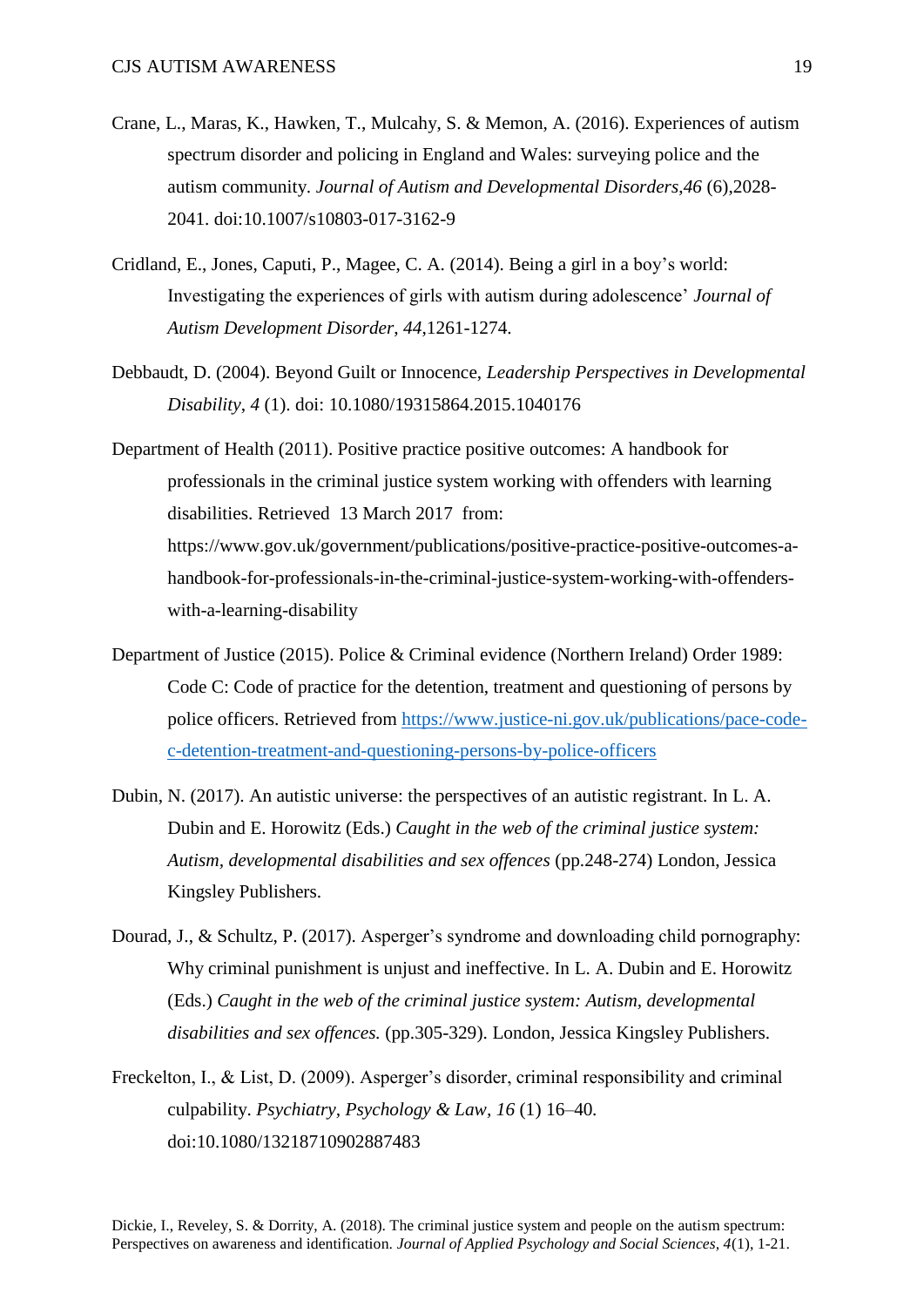- Fombonne, E. (2003). Epidemiological surveys of autism and other pervasive developmental disorders: an update. *Journal of Autism Developmental Disorders*, *33* (4),365–82, doi: 10.1023/A:1025054610557
- Grandin, T. (2006). *Thinking in pictures: and other reports from my life with autism* (2nd ed). St Ives: Clays ltd.
- Granheim, U. & Lundman, B. (2004). Qualitative Content Analysis in Nursing Research: Concepts, Procedures and Measures to Achieve Trustworthiness. *Nurse Education Today, 24*(2),105-112*.* doi: 10.1016/j.nedt.2003.10.001
- Gray, C (1994) *The new social story book: illustrated edition* (1<sup>st</sup> ed.) Arlington: Future Horizons Inc.
- Helverscou, S., B., Rasmussen, K., Steindal, K., Søndanaa, E., Nilsson, B. & Nøttestad, J. A. (2015). 'Offending profiles of individuals with autism spectrum disorder: A study of all individuals with autism spectrum disorder examined by the forensic psychiatric service in Norway between 2000-2010'. *Autism, 19*(7), 850-858. [doi:10.1177/1362361315584571](https://doi.org/10.1177/1362361315584571)
- Howlin, P. (2004). *Autism and Asperger Syndrome* (2nd ed.). London: Routledge.
- Lawson, W. (2005). *Sex, sexuality and the autism spectrum (1st ed).* London: Jessica Kingsley Publishers Ltd.
- Mayes, T. A. (2003). Persons with autism and criminal justice: Core concepts and leading cases. *Journal of Positive Behavior Interventions*, *5*(2), 92–100 [doi.10.1177/10983007030050020401](https://doi.org/10.1177/10983007030050020401)
- Maras, K, L., Crane, L., Mulcahy, S., Hawken, T., Cooper, P., Wurtzel, D. & Memon, A. (2017) Brief report: Autism in the courtroom: Experience of professionals and the autism community. *Journal of Autism Developmental Disorders, 47*(8), 2610-2620. doi: [10.1007/s10803-017-3162-9](http://dx.doi.org/10.1007/s10803-017-3162-9)
- Mesibov, G. & Sreckovic, M. (2017). Child and juvenile pornography and the autism spectrum disorder. In L. A. Dubin and E. Horowitz (Eds). *Caught in the web of the criminal justice system: Autism, developmental disabilities and sex offences,* (pp.64- 94.) London, Jessica Kingsley Publishers.